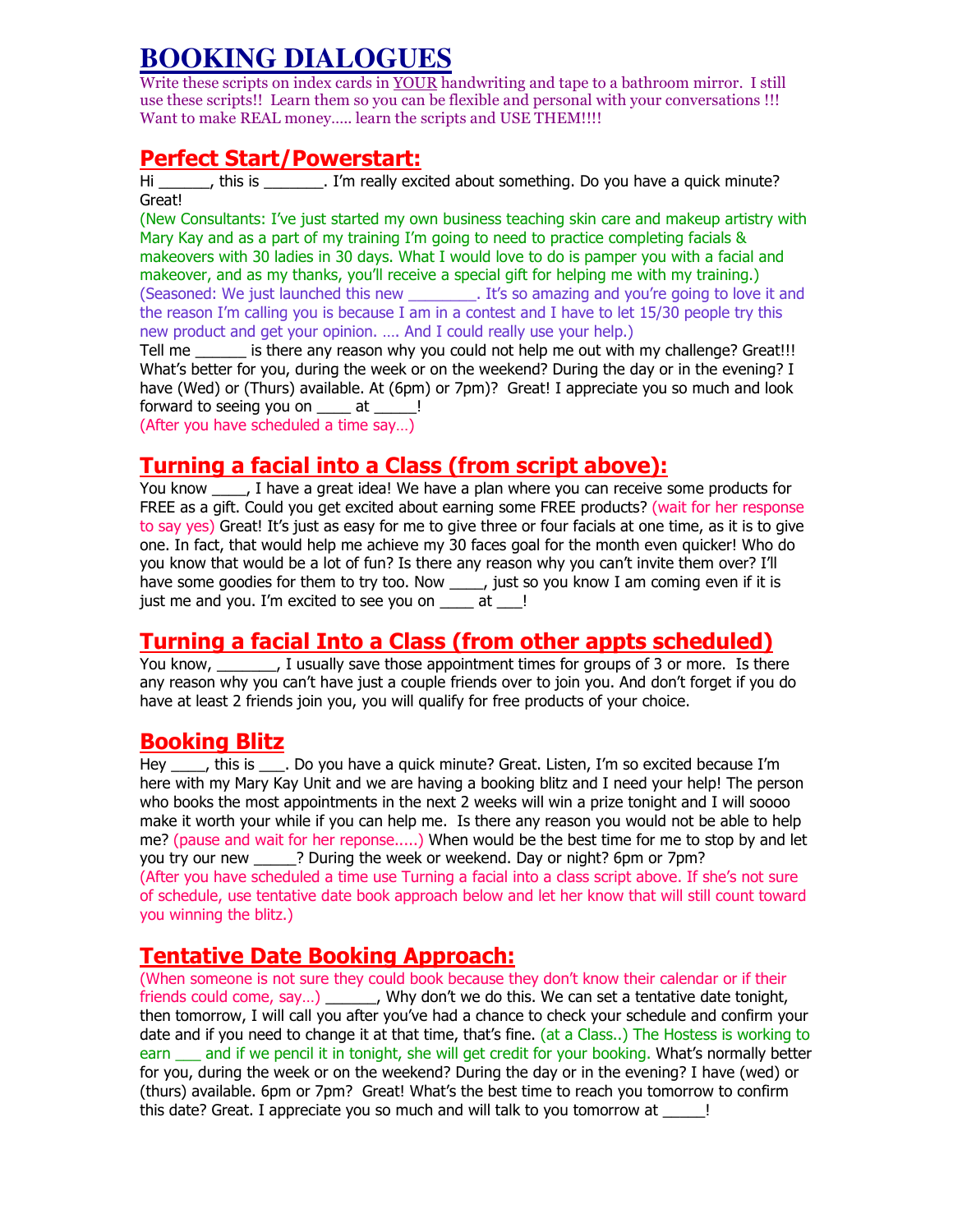# Mary Kay's Correct Booking Approach to use at classes:

At every skin care class I always select several ladies that I would most like to have as my future hostesses, and today/night I've selected you because (sincere compliment; you are so much fun, you really loved the products…) Tell me, \_\_\_\_\_\_\_, when we get together for your follow-up (Personal Makeover Session), is there any reason why you couldn't share it with a few friends? I think you'd be a terrific Hostess. What's better for you, during the week or on the weekend? During the day or in the evening? I have (wed) or (thurs) available. 6pm or 7pm? Great! I appreciate you so much and look forward to seeing you on at  $\qquad$ !

#### Following up on Profile Card Referrals:

Hi is this \_\_\_\_? \_\_\_ this is \_\_\_\_, how are you? Do you have a quick minute? I was calling because your friend gave me your name. She was recently (a model for me, at a class I conducted) and I am looking for some new people in your area and when I asked \_\_\_\_ who were her favorite people, she told me all about you! Have you ever been a model for MK or tried MK products? Great. Well, because she selected you, you will receive a complimentary facial and makeover and \$10 in FREE products. There's no obligation to make a purchase. You get to try our products and give your opinion. How does that sound? Great! First, I'll need your address so I can send you our catalog and your gift certificate. Now, would you prefer to come to me or would you like me to come see you? What's better for you, during the week or on the weekend? During the day or in the evening? I have (wed) or (thurs) available. 6pm or 7pm? Great! I appreciate you so much and look forward to seeing you on \_\_\_\_\_ at \_\_\_\_\_! (After you have scheduled a time.... use Turning a facial into a class script above. If she's not sure of schedule, use tentative date book approach)

#### Preferred Customer Program Follow-up:

Hi is this  $\frac{1}{2}$  ? Hey this is . Did I catch you at a good time, do you have a quick minute? Great! I was calling for 2 things. First, I know you just got your New Look Book in the mail the other day and I wanted to check in with you….Have you looked at it yet? Great. (if yes....Then you have already seen the NEW product) (if no.... Oh no, you must look at it soon and see the New \_\_\_\_\_ product) Everyone who has tried it bought it on the spot. (give testimonial on new product) The second thing is that I'm in a special contest right now to let people try the new sumple by the end of January and I sure could use your help to earn a prize from the company. You also will be entered into a drawing for a \$100 in CASH ! So when would be a good time for me to swing by to let you try it? During the week or on the weekend? I have (wed) or (thurs) available. 6pm or 7pm? Great! I appreciate you so much and look forward to seeing you on \_\_\_\_\_ at \_\_\_\_\_! By the way, check out the NEW featured Hostess Gift in the back of your Look book. I am not sure you are aware but you can earn that FREE just by having some friends over to try the with you in addition to the \$100 in free products that I give all my hostesses. Who comes to mind that would love to try the new products with you? And to make it easier for you, I can call them and let them know about your appointment. You can also get that cool new \_\_\_\_\_\_\_ with a qualified order of \$40 or more. It's the coolest! You'll love it! Okay \_\_\_\_\_, I'll see you on \_\_\_\_ at \_\_\_\_\_. I'm so excited to see you and can't wait for you to try these new products. See you then!

# Warm Chatter/Thank You Gift:

(Mary Kay's 3 foot rule; pay everyone that comes within 3 feet of you a sincere compliment... then say) You know, I'm just not going to forgive myself unless I give you my card. You (have been so sweet, are so SHARP...). I also have a gift for you! (sample) Do you like to try new products and get FREE goodies in the mail? Great! Fill this out (facial request card) and I'll put you on my mailing list and you'll start receiving FREE samples and you can give me your opinion of them. You know, I'd also LOVE to use you as a model in my (Spring, Summer, Winter) Before & After portfolio. I call you sometime soon when I get an opening in my schedule and we maybe can get together. It was so great meeting you! (When you call back….follow script below…)